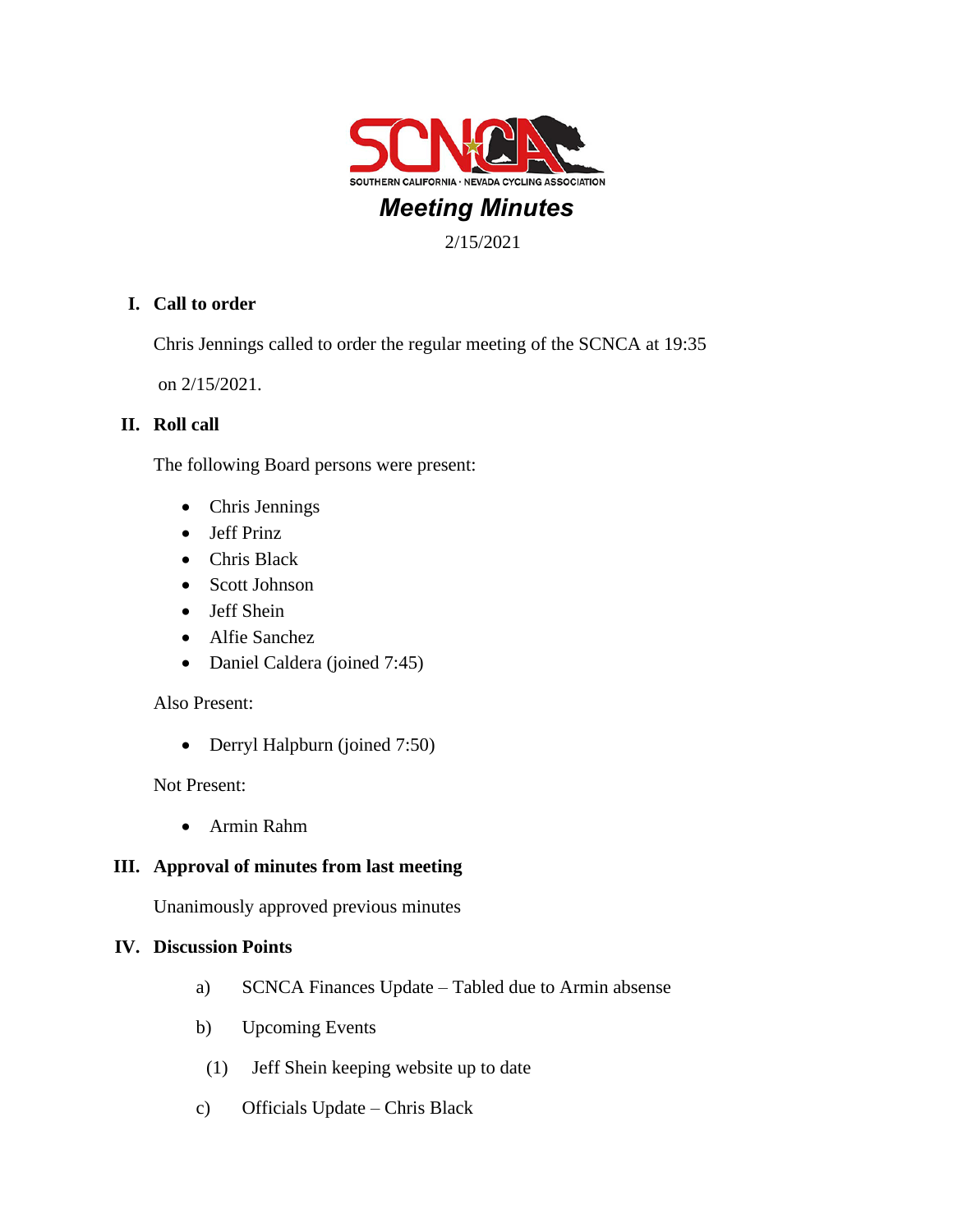- d) Club Ambassador Tabled due to Absence
- e) Juniors Update Jeff Shein
- f) BRP/S.A.F.E. Rider Chris Jennings
- g) Equipment Update
- (1) Jim Allen awaiting check
- (2) Armin to send

### **V. Open Discussion**

- a) Jeff Shein Website
- (1) Access to Go Daddy
- (2) Access to emails
	- (a) Chris Black reminds to respond to  $\frac{info@scnca.com}{info@scnca.com}$  as unified board
- b) Championship & Medals
- (1) USAC sending 60 medals
- c) Jeff Shein Non-USAC Sanctioned Events on Calendar & Web
- (1) Past with a different color or note identifying as such
- (2) Include popular training rides, NICA, NRC, etc
- d) Derryl Junior Series
- (1) Propose Committee to explore and report back to Board
- e) Derryl Masters Consistency

#### **VI. Next Meeting**

- a)  $3/1/2022 \omega$  19:30
- b) Zoom Meeting w/ phone option

### **VII. Adjournment**

- a) Meeting Adjourned at 8:10pm by Chris Jennings
- (1) Second by Jeff Shein